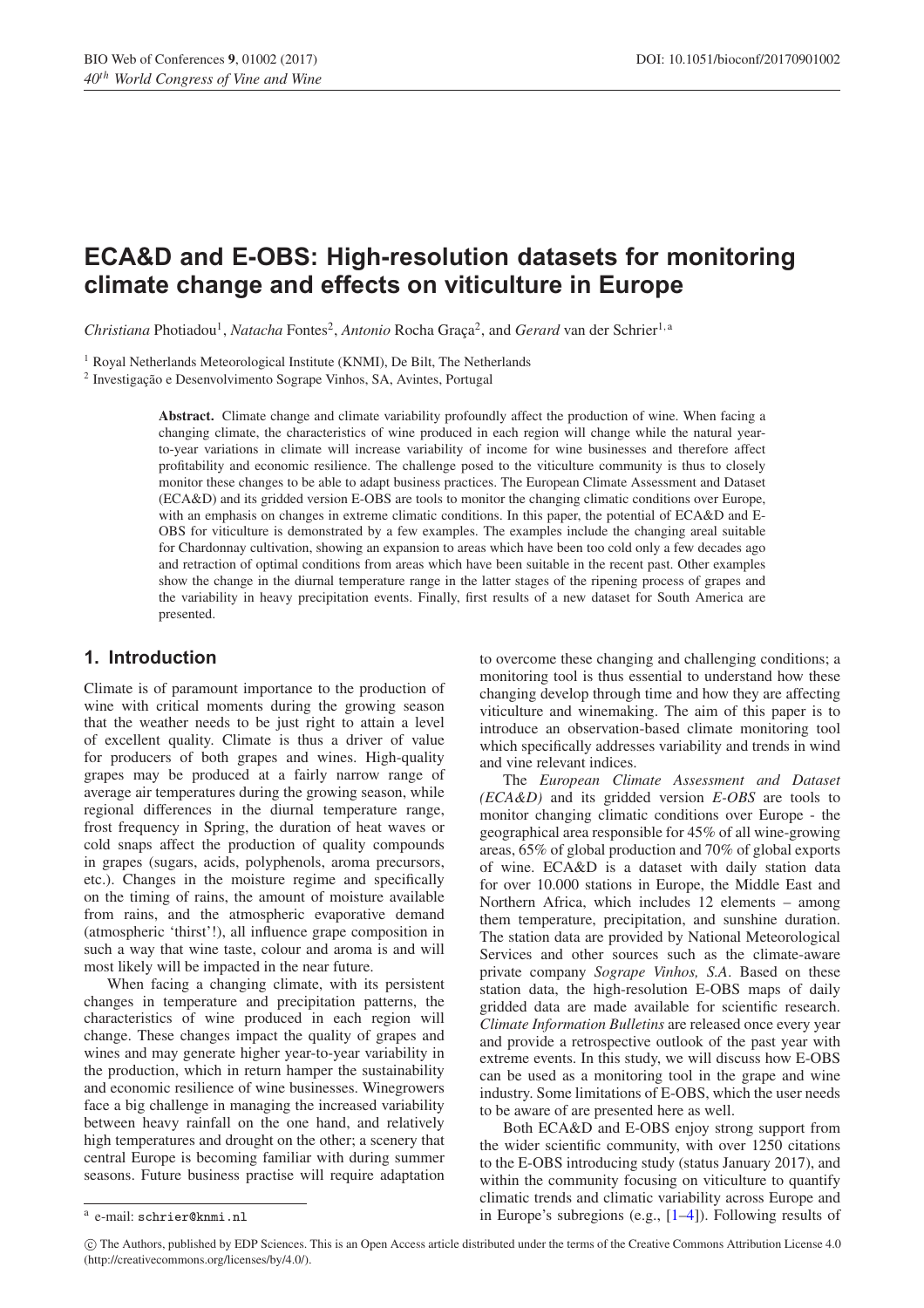

<span id="page-1-0"></span>**Figure 1.** Number of seasons in 20-year overlapping periods which have optimal average temperatures for Chardonnay following the climate-maturity groupings [\[8\]](#page-4-2).



<span id="page-1-1"></span>**Figure 2.** The 1981–2010 average Diurnal Temperature Range for October (left) and the evolution of the number of warm nights (blue) and day-times (red) in October for Bordeaux (France). The red and blue lines denote smoothed values; actual October values are given in the light and dark grey bars for warm day-times and warm nights respectively.

these earlier studies with some new analysis, the benefits of using E-OBS in understanding the nexus between climate, farming vineyards, wine quality, yields, and economics will be quantified. This will be done by discussing trends and variability in *Climate Impact Indicators* (CII, both on station and gridded data) which are widely used in the viticulture scientific community such as the Huglin Index and of more common descent, like the number of frost days in Spring, the number of rainy days and the number of warm days for specific seasons. Finally, an outlook will be provided to the LA-OBS dataset with daily temperature and precipitation focused on South America, using similar geostatistical techniques as its European counterpart. A similar tool is set to be made available for the benefit of South American wine regions, their grape-growers, winemakers, and local businesses, as well as national and regional regulatory bodies.

#### **2. Materials and methods**

#### **2.1. Description of ECA&D dataset**

The ECA&D data used in this study (http://www. ecad.eu) receives data from 68 participants from 64 countries, mainly National Meteorological and Hydrological Services (NMHSs). ECA&D is a collection of daily station observations of currently 12 elements, the Essential Climate Variables, from around 10500 stations throughout Europe and the Mediterranean. The daily station data are subject to data policy limitations of the NMHSs, some of which allow distribution of derived data (like averages or gridded data products) only.

Although most data provided to ECA&D is validated by the responsible NMHS, they first go through a series of basic quality checks to remove obvious problems and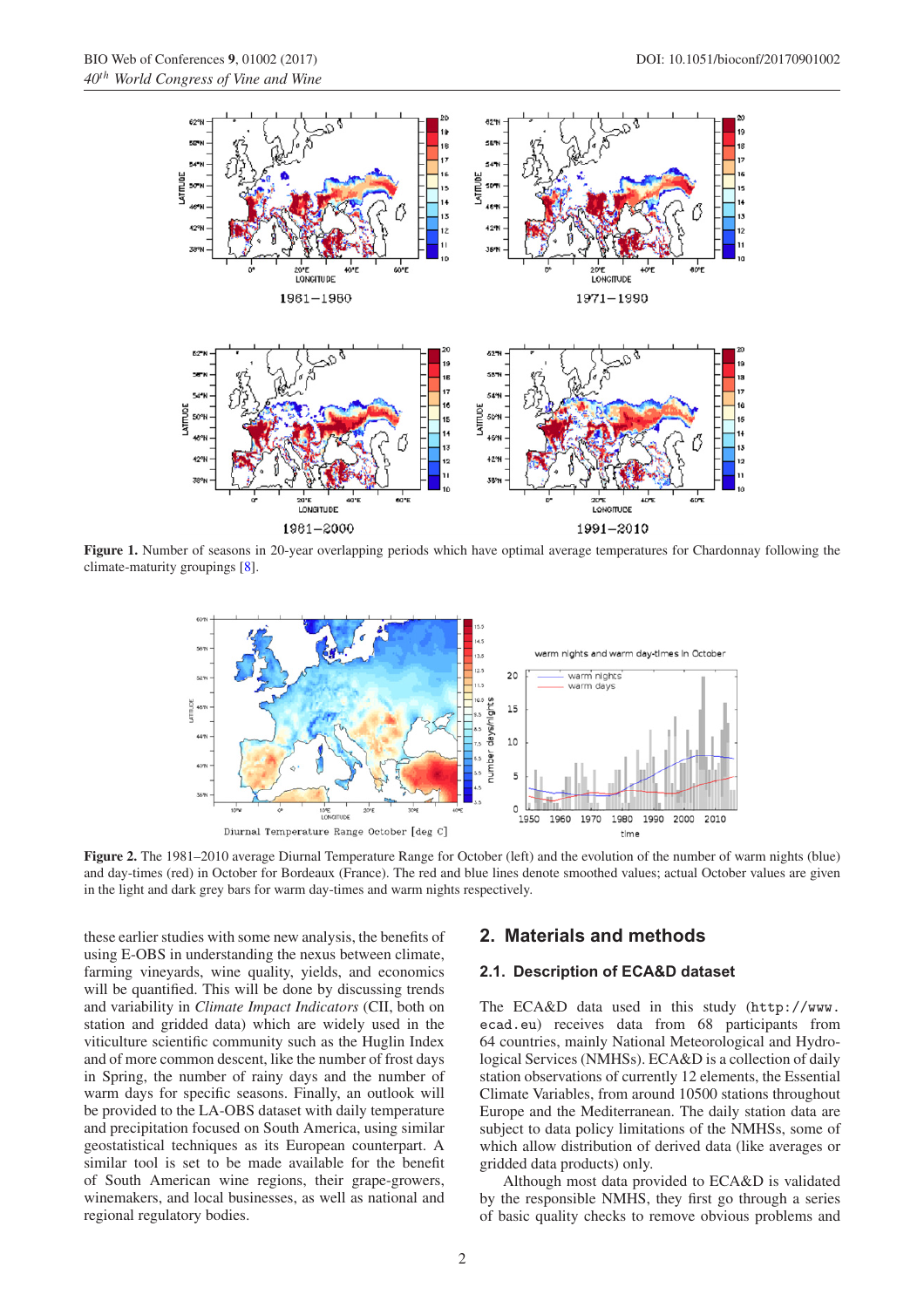outliers. These tests are described elsewhere [\[5](#page-4-3)]. No attempt is made to correct data flagged as suspect and this data is not used in further analysis.

#### **2.2. E-OBS dataset**

Hofstra et al. [\[6\]](#page-4-4) compared several interpolation methods for daily temperature and precipitation sums and concluded that the method which involves kriging using a geographically independent variogram is the most optimal interpolation method for the daily dataset. This method was described in detail by Haylock et al. [\[7](#page-4-5)], a brief summary is given here.

The gridding procedure adopts a three-step methodology of interpolating the daily data: interpolating the monthly mean using thin-plate splines to define the underlying spatial structure of the data; kriging the daily anomalies with regard to the monthly mean; and applying the interpolated daily anomaly to the interpolated monthly mean to create the final result. In such a large and complex region as Europe, thin-plate splines are a more appropriate method for trend estimation than other alternatives. For the gridding of the monthly mean temperature and monthly sums of precipitation, a three-dimensional spline is used, taking into account the station elevation.

The ECA&D station data are first gridded onto a highresolution  $0.1° \times 0.1°$  grid, followed by a regridding to a slightly coarser 0*.*25◦ × 0*.*25◦ regular longitude-latitude grid. Other grids are produces as well for e.g., regional climate modelling applications. The motivation for the regridding is to provide area-averaged values of over the grid squares, which is of importance for precipitation given the low spatial coherency in precipitation.

#### **2.3. Climate Impact Indicators**

Climate Impact Indicators (CII) are currently widely used as tools to capture the extremes and the impact of climate change. The ECA&D, through a continuous collaboration with the World Meteorological Organisation (WMO) Expert Teams on Climate Change Detection and Indices (ETCCDI) and on Sector-specific Climate Indices (ET-SCI), provides CII based on station data and on E-OBS gridded data. The later provide an immediate visualization of the spatial variability throughout Europe and, for this occasion, in winemaking regions. ECA&D provides online around 70 CII for describing different regimes – from cold, drought, to extreme rain etc. Here we present a small sample of what is available and how the CII can be used in the viticulture management.

### **3. Results**

#### **3.1. Change in climate-maturity grouping for Chardonnay**

The effect of the rise of temperatures on the viability of vineyards and the area where vine cultivation is possible, is illustrated by analysing the climate-maturity ripening potential for quality wine varieties. Figure [1](#page-1-0) shows such an analysis for Chardonnay, using the climate maturity grouping based on [\[8](#page-4-2)] and for overlapping 20-year periods. In this figure, we show the number of growing seasons (defined as the April-October period) in this 20-year period for which the climate is suited to grow Chardonnay. The most optimal conditions are found in the areas where all growing seasons have temperatures in the optimal temperature range, whereas areas with only about half of the years with averaged temperatures in the optimal temperature range, are marginally suited. Figure [1](#page-1-0) shows the gradual northward expansion of the area with suitable conditions to cultivate Chardonnay as time progresses, with south eastern England and Holland now marginally suited for this variety. The expansion of the area in France where climatic conditions are suitable for Chardonnay cultivation is interesting. The area centred around 20◦E, 46◦N, covering Hungary, northern Serbia and Croatia and Austria's Burgenland and Niederösterreich regions saw an initial improvement of conditions into the 1971–1990 period, followed by a deterioration in the following decades. The conditions to produce high-quality wines based on the Chardonnay grape in this area are deteriorating in the most recent period because of too high temperatures.

On the eastern side of the Carpathian mountain range, the total area suitable for Chardonnay cultivation has generally increased over time, but areas can be distinguished where the climate has become too hot in the most recent period for optimal ripening conditions.

#### **3.2. Warm nights**

The climatic influences on wine production are complex, but in an ideal situation, the grower would like to have in the period from *veraison* to harvest little to no rainfall with the vines ripening into the early fall and a large Diurnal Temperature Range (DTR) [8]. The climate change signal can be detected in the DTR as well, especially in the balance between the number of warm day-times and the number of warm nights. The former is based on the daily maximum temperature where a warm day-time is defined as a day with the temperature above the  $90<sup>th</sup>$  percentile (based in its turn on the 1961–1990 period). The latter is based on the daily minimum temperature using a threshold based on the  $90<sup>th</sup>$  percentile of daily minimum temperatures. Figure [2](#page-1-1) shows a map with the 1981–2010 mean DTR for October and a graph showing the evolution of the number of warm day-times and warm nights in that month for Bordeaux (France). October is chosen to focus on the period around harvest. The graph shows a steep increase in the number of warm nights from the late 1970s onwards which is not present in the number of warm daytimes. The latter increases since the late 1990s. Averaged over October, the trend in DTR is slightly negative but Fig. [2](#page-1-1) shows that changes in the extremes in day-time and night temperatures can be more pronounced.

#### **3.3. Extreme precipitation indicators**

Apart from warmer conditions over the growing seasons, climate change also brings changes to the hydrologic cycle. While the Mediterranean region sees generally drier conditions in the summer half year, areas in Europe further north are seeing generally wetter conditions. Nevertheless, an increase in more extreme precipitation is generally observed over all of Europe. The implications of more frequent and severe downpours are that organic vineyards run a larger risk of crop damage or crop loss. Organic farmers are limited to use non-synthetic chemicals to fight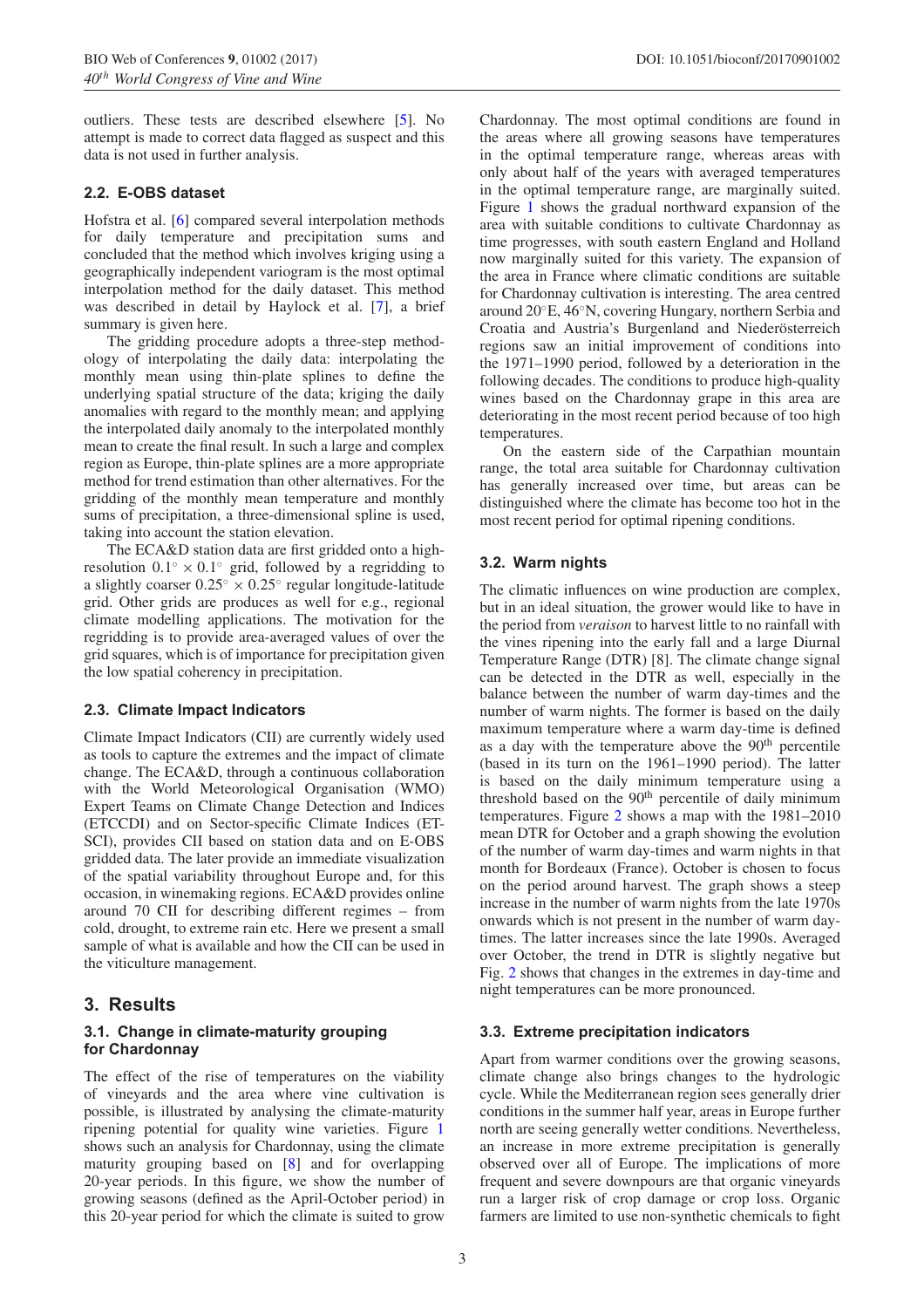

<span id="page-3-0"></span>**Figure 3.** The average number of days with heavy precipitation (*>* 10 mm/day) in summer for the 1981–2010 period in Europe (top panel). The bottom panels show the change in time of the average daily maximum temperature in summer for Mannheim, in the German Rhine valley (left). The bottom right panel shows the number of days in summer with heavy precipitation (*>*10 mm/day) for Mannheim.



<span id="page-3-1"></span>**Figure 4.** Number of seasons in 20-year overlapping periods which have optimal average temperatures for Chardonnay following the climate-maturity groupings (Jones, 2007).